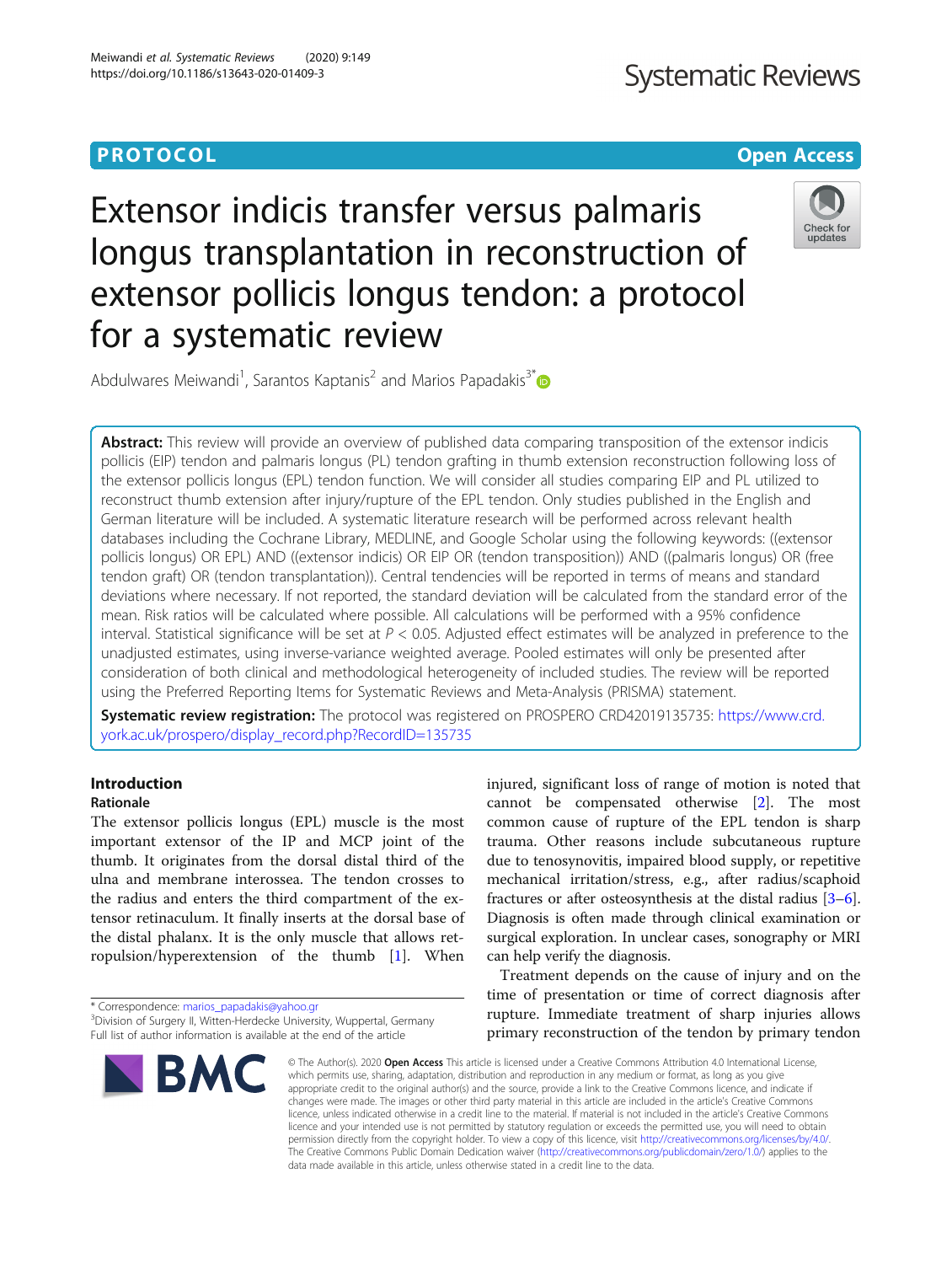suture [\[7](#page-3-0)]. In cases of delayed presentation/diagnosis or in cases of degenerative ruptures, the tendon stumps are not suitable for primary suture as a considerable defect is often present because of tendon retraction. In these cases, secondary reconstructive procedures are indicated. The most commonly described technique in the literature is the transposition of the extensor indicis proprius (EIP) tendon to the thumb  $[8-12]$  $[8-12]$  $[8-12]$ . This procedure sacrifices one of the extensor tendons of the index finger and reattaches it to the distal stump of the extensor pollicis longus tendon. The functional deficit that results from this procedure is negligible in patients without high demands. Advantages are shorter operating time, relatively easier technique, and lower rates of postoperative complications such as avascular necrosis and tendon adhesions [\[8](#page-3-0)–[12\]](#page-3-0). The other preferred method is reconstruction through an intercalated free tendon graft, e.g., a free palmaris longus (PL) tendon graft [[2,](#page-3-0) [13](#page-3-0)–[17\]](#page-3-0). The palmaris longus tendon is almost always used as a source of a free tendon graft in the hand as it produces no functional deficit when removed since it only primarily extends the lower part of the palmar aponeurosis [\[2](#page-3-0), [13](#page-3-0)–[17](#page-3-0)]. Disadvantages of the free tendon graft are that it requires an extended preparation and at least two tendon weave sutures of the proximal and distal stump of the extensor pollicis longus tendon  $[2, 13-17]$  $[2, 13-17]$  $[2, 13-17]$  $[2, 13-17]$  $[2, 13-17]$ . This is believed to result in more postoperative complications such as tendon adhesions [[2,](#page-3-0) [13](#page-3-0)–[17](#page-3-0)]. A free tendon graft always carries the risk of avascular necrosis. The advantages of this method are the preservation of uninjured motor units and the lack of any retraining. This procedure is often the first choice in patients with high demands of functional restoration and preservation of the index finger [[2,](#page-3-0) [13](#page-3-0)–[17](#page-3-0)].

Prognosis is overall very good after reconstruction as in nearly all cases [primarily and secondarily] function can be restored  $[2, 7, 8, 10, 17–19]$  $[2, 7, 8, 10, 17–19]$  $[2, 7, 8, 10, 17–19]$  $[2, 7, 8, 10, 17–19]$  $[2, 7, 8, 10, 17–19]$  $[2, 7, 8, 10, 17–19]$  $[2, 7, 8, 10, 17–19]$  $[2, 7, 8, 10, 17–19]$  $[2, 7, 8, 10, 17–19]$  $[2, 7, 8, 10, 17–19]$  $[2, 7, 8, 10, 17–19]$  $[2, 7, 8, 10, 17–19]$  $[2, 7, 8, 10, 17–19]$ . Functional outcomes are often assessed using the Geldmacher scheme or DASH score [[9,](#page-3-0) [20,](#page-3-0) [21\]](#page-3-0).

In our extensive literature search, we could not find any systematic review or meta-analysis that compared the two most commonly used secondary reconstruction methods of the extensor pollicis longus muscle.

This systematic review will, therefore, compare the outcomes of patients without rheumatoid arthritis that were either treated with a transposition of the extensor indicis proprius tendon to those similar patients treated with a free intercalated palmaris longus tendon graft.

#### **Objectives**

This review will provide an overview of published data comparing transposition of the EIP tendon and PL tendon grafting in thumb extension reconstruction following loss of the extensor pollicis longus tendon function.

#### **Methods**

The systematic review will be conducted in line with the PRISMA guidelines [\[22\]](#page-3-0). The protocol will be reported in line with the PRISMA-P 2015 checklist [\[23](#page-3-0)].

#### Eligibility criteria

#### Study types

We will consider all existing studies comparing EIP and PL utilized to reconstruct thumb extension after injury/ rupture of the extensor pollicis longus tendon. Studies that examine only one type of intervention without a comparison group will not be considered. If no randomized controlled trials (RCTs) exist on this topic, this systematic review will be based on observational studies. Only studies published in the English and German literature will be included. Patients with rheumatoid arthritis will be excluded from the study, due to the altered anatomy and physiology. As both methods are classic and good established alternatives in EPL reconstruction, the search will not be limited by date.

#### **Participants**

All patients included in the above eligible studies will be analyzed without restriction.

#### Interventions

EIP and PL tendon graft represent the interventions to be compared.

- EIP refers to tendon transposition utilizing the extensor indicis proprius tendon, which primarily extends the index finger.
- PL tendon graft uses the palmaris longus tendon, which primarily extends the lower part of the palmar aponeurosis. It serves almost always as the first choice for tendon grafting, because of its length and diameter and the fact that it can be used without producing any functional deformity.

#### Information sources

A systematic literature research will be performed across relevant health databases including the Cochrane Central Register of Controlled Trials (CENTRAL), Pubmed, and EMBASE.

#### Search strategy

The search strategy will include a combination of the following keywords: extensor pollicis longus AND (extensor indicis or tendon transposition) AND (palmaris longus OR free tendon graft OR tendon transplantation). The reference lists of eligible articles will be handsearched. Additionally, we will search the [ClinicalTrials.](http://clinicaltrials.gov) [gov](http://clinicaltrials.gov) and the European Union Clinical Trials Register for any pending trials.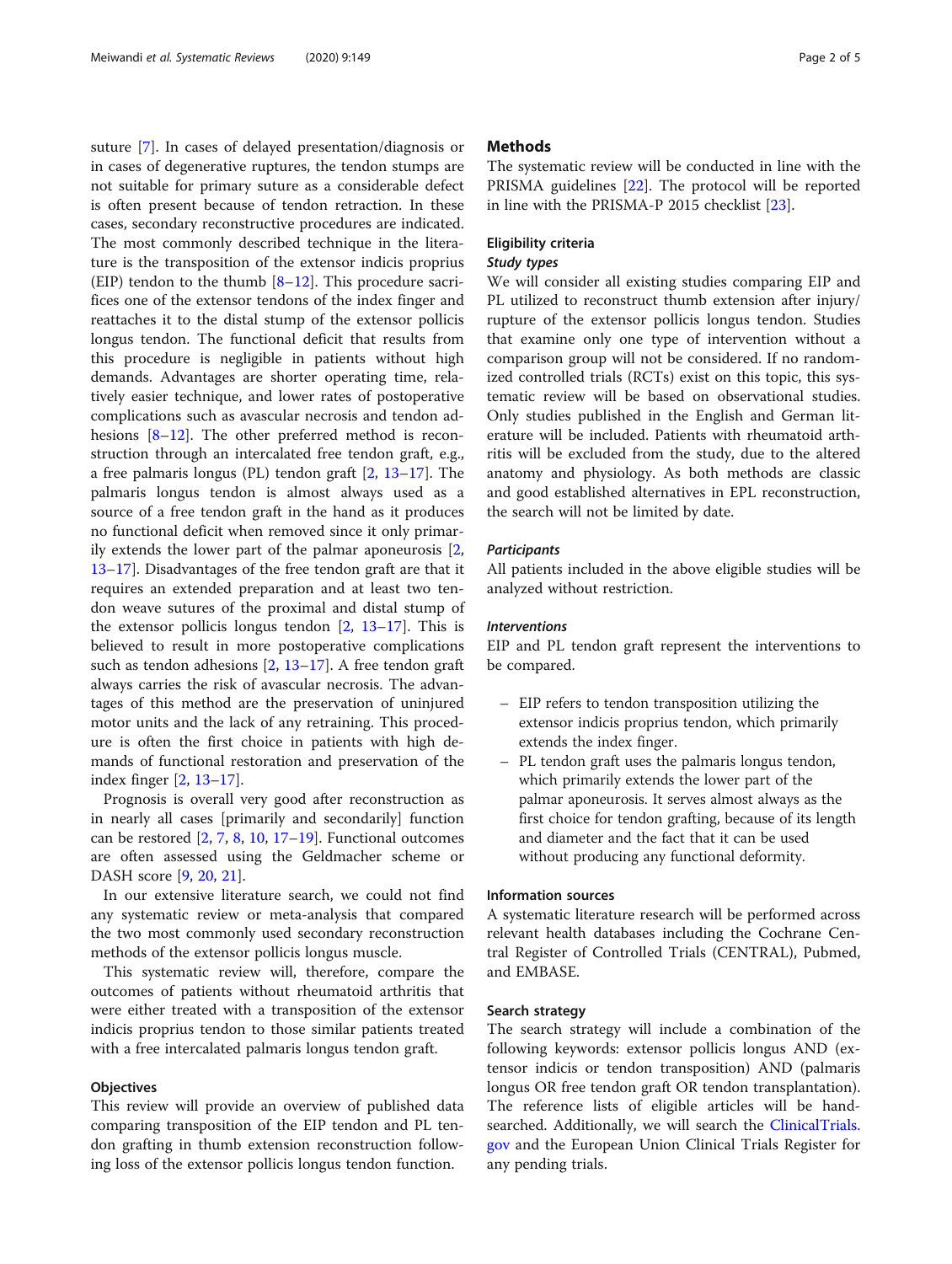#### Study records

#### Selection process

Study eligibility will be screened and assessed according to inclusion criteria by two independent investigators AM and MP. A detailed full-paper assessment will be performed for each study deemed eligible for inclusion. This will be done independently and unblinded by AM and MP. Any disagreements on eligibility will be discussed, and if required, the third investigator (SK) will be consulted. If necessary, the corresponding authors of eligible articles will be contacted with written requests for additional information.

#### Data collection process

A customized data extraction sheet will be used for data extraction. AM and MP will independently extract data from eligible studies. The following information will be extracted:

- Study design
- Publication language, year, and country of origin
- Size of the study population
- Demographical features: age, sex
- Injury-related data (injury causes, interval between injury and reconstruction)
- Type of intervention: EIP and PL
- Duration and type of follow-up
- Functional outcomes (i.e., DASH score and Geldmacher Scheme)
- Complication rate (rerupture, post-surgical site infections)
- Re-intervention: type and reasons of re-intervention
- The corresponding authors of all eligible articles will be contacted with written requests for additional information, if necessary

#### Outcomes and prioritization

#### Primary outcomes

We specify the functional outcome based on the Geldmacher scheme as the primary outcome of interest.

#### Secondary outcomes

Secondary outcomes include re-interventions following reconstruction. Additional secondary outcomes are reruptures within 1 year and surgical site infections that are defined by the authors within 30 days post-op as well as the functional outcome based on the DASH score.

#### Risk of bias in individual studies

AM and MP will assess risk of bias of all the studies included. For randomized trials, if any, we will assess RoB using the Cochrane RoB tool. The ROBINS-I ("Risk Of Bias In Non-randomised Studies - of Interventions") tool

[[24\]](#page-3-0) will be used to assess the quality of nonrandomized studies.

#### Data synthesis

We will use a random-effects model to synthesize the results as between-study variation due to patient, surgeon, and hospital variability is expected. We will use the R packages meta [\[25](#page-3-0)] and metafor [[26](#page-4-0)] to perform statistical analyses. Central tendencies will be reported in terms of means and standard deviations where necessary. If not reported, the standard deviation will be calculated from the standard error of the mean. Risk ratios will be calculated where possible. All calculations will be performed with a 95% confidence interval. Statistical significance will be defined as  $P < 0.05$ . Adjusted effect estimates will be analyzed in preference to the unadjusted estimates, using inverse-variance weighted average. Pooled estimates will only be presented after consideration of both clinical and methodological heterogeneity of included studies. The unit of study will be patients with loss of EPL function who undergone either EIP transposition or PL free tendon graft.

#### Assessment of heterogeneity

The chi-square test with a  $P$  value of 0.05 will be used to explore heterogeneity, while the quantity of heterogeneity will be assessed using  $I^2$  statistics.  $I^2$  will be interpreted according to the guidance for Cochrane reviews. It is expected that a random effects model will be used to build up the meta-analysis.

#### Subgroup analyses

Subgroup analyses will be performed for the primary outcomes stratified by gender, age, and injury cause if possible. For example, retired patients are more likely to have a degenerative rupture, whereas rupture secondary to osteosynthesis for distal radial fracture is more likely to occur to active workers, as non-operative treatment is preferred in elderly patients. Similarly, subgroup analyses stratified by injury cause distinguish between degenerative ruptures, osteosynthesis-related ruptures, and delayed presentations.

#### Sensitivity analysis

Sensitivity analysis will be performed to quantify the effect of unmeasured confounding on the results of our meta-analysis (e.g., influence of physiotherapy scheme and duration), as implemented in the R package, EValue [\[26](#page-4-0)].

#### Meta-bias

We plan to use visual inspection of the funnel plots to assess reporting bias if sufficient studies are available. Possible sources of any funnel plot asymmetry will be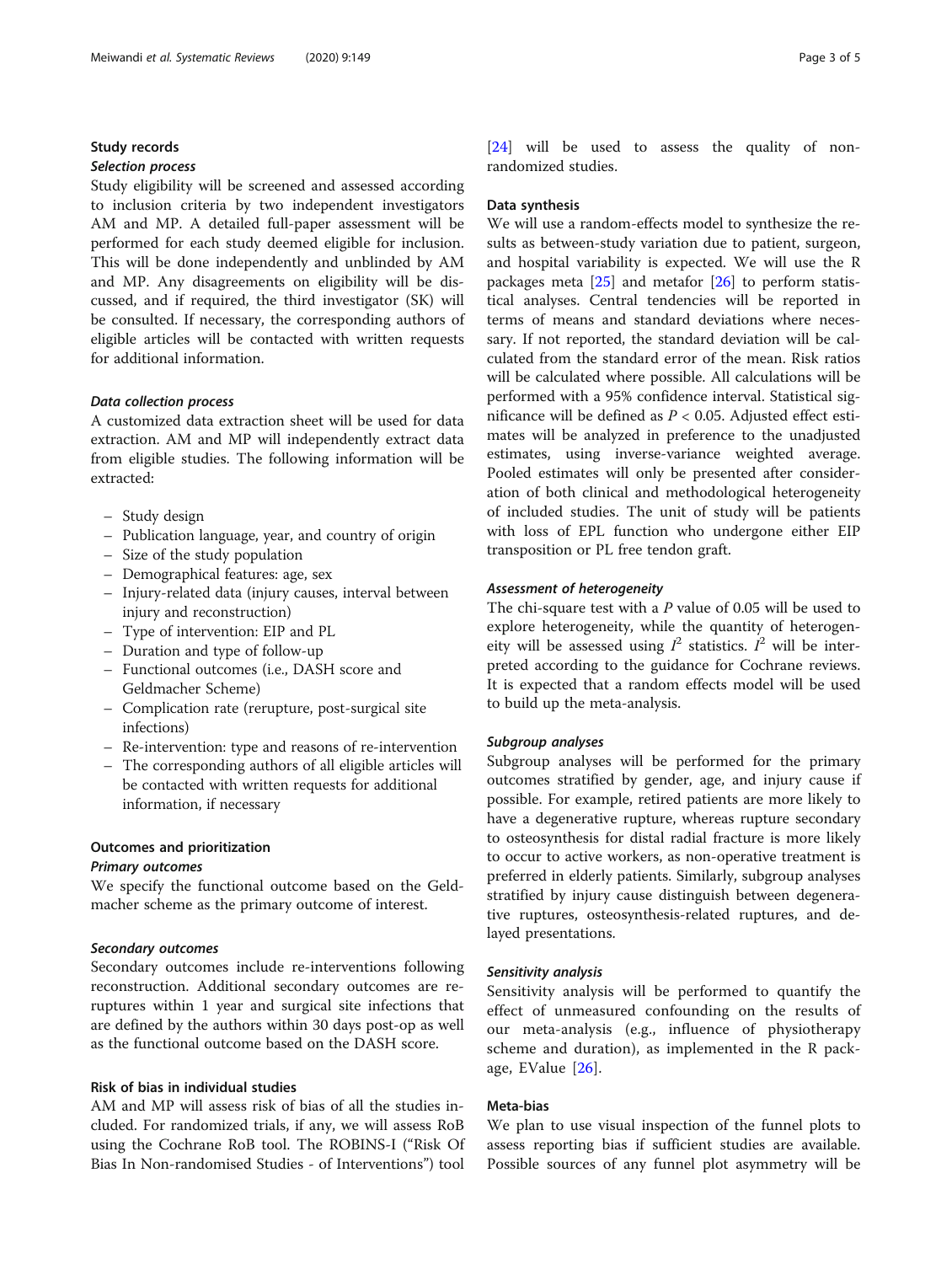<span id="page-3-0"></span>explored since there may be publication bias but no asymmetry.

#### Confidence in cumulative evidence

The strength of evidence will be assessed using the Grading of Recommendations Assessment, Development and Evaluation (GRADE) approach [[27](#page-4-0)]. Two review authors independently will rank the quality of the evidence as "high," "medium," "low," or "very low."

#### **Discussion**

Secondary reconstruction of the EPL tendon after degenerative rupture or delayed treatment is a common problem for the hand surgeon, and the correct choice of treatment can sometimes be challenging to decide. While EIP is generally offered to the general undemanding population, the right treatment of more demanding patients, e.g., musicians, sometimes requires more extensive reconstructive measures. The use of a free PL tendon graft seems to be the primary choice in these patients. However, there is no level I evidence to support that recommendation.

This systematic review will compare the outcomes of patients that were either treated with a transposition of the EIP tendon to those similar patients treated with a free intercalated PL tendon graft. The aim is to produce clinical evidence to help decide when to use which method.

#### Abbreviations

EIP: Extensor indicis proprius; EPL: Extensor pollicis longus; PL: Palmaris longus

#### Support

No funding was received for this study.

#### Footnotes

None.

#### Authors' contributions

AM and MP conceived the study and designed the protocol. AM and MP will be involved in the data collection. AM, SK, and MP will perform the data analysis. All authors drafted this protocol and critically reviewed and approved the final version.

#### Competing interests

The authors declare no competing interests. None of the authors have any preference towards one or the other technique.

#### Author details

<sup>1</sup>Department of Plastic, Reconstructive, Aesthetic and Hand Surgery, Helios University Hospital Wuppertal, Witten-Herdecke University, Wuppertal, Germany. <sup>2</sup>Queen Mary University of London, London, UK. <sup>3</sup>Division of Surgery II, Witten-Herdecke University, Wuppertal, Germany.

## Received: 18 October 2019 Accepted: 14 June 2020

#### References

1. Benninghoff A, Drenckhahn D. Anatomie - Makroskopische Anatomie, Histologie, Embryologie, Zellbiologie band 1. Urban & Fischer Verlag. 2008.

- 2. Pillukat T, Prommersberger KJ, Van Schoonhoven J. Vergleich der ergebnisse nach rekonstruktion der sehne des musculus extensor pollicis longus durch freies sehneninterponat gegenüber dem motorischen ersatz durch eine extensor indicis-transposition. Handchir Mikrochir Plast Chir. 2008;40:160–4.
- 3. Nigst H. Extensor-indicis-transfer zur Wiederherstellung der Daumenstreckung nach Ruptur der Sehne des Musculus extensor pollicis longus. Oper Orthop Traumatol. 1990;2:65–9.
- 4. Al-Rashid M, Theivendran K, Craigen M. Delayed ruptures of the extensor tendon secondary to the use of volar locking compression plates for distal radial fractures. J Bone Joint Surg Br. 2006;88:1610–2.
- 5. Trevor D. Rupture of the extensor pollicis longus tendon after Colles fracture. J Bone Joint Surg Br. 1950;32B:370–5.
- 6. Klug RA, Press CM, Gonzalez MH. Rupture of the flexor pollicis longus tendon after volar fixed-angle plating of a distal radius fracture: a case report. J Hand Surg Am. 2007;32:984–8.
- 7. Nigst H, Linder P. Spontaneous rupture of the extensor pollicis longus. Handchir Mikrochir Plast Chir. 1989;21(4):172–7.
- De LS, Van JL, Fabry G. Extensor indicis proprius to extensor pollicis longus transfer: results and complications. Acta Orthop Belg. 1997;63(3): 178–81.
- 9. Altmann S, Damert HC, Schneider W. Ergebnisse der extensor indicis-plastik zur rekonstruktion der extensor pollicis longus-sehne. Handchir Mikrochir Plast Chir. 2008;40:153–5.
- 10. Albers U, Bultmann U, Buck-Gramcko D. Replacement of the long extensor tendon of the thumb by transposition of the index finger extensor tendon. Handchir Mikrochir Plast Chir. 1992;24(3):124–30.
- 11. Noorda RJ, Hage JJ, de Groot PJ, Bloem JJ. Index finger extension and strength after extensor indicis proprius transfer. J Hand Surg Am. 1994;19(5):844–9.
- 12. Lemmen MH, Schreuders TA, Stam HJ, Hovius SE. Evaluation of restoration of extensor pollicis function by transfer of the extensor indicis. J. Hand Surg Eur. 1999;24(1):46–9.
- 13. Saur MA, Van Schoonhoven J, Kall S, Lanz U. Die Rekonstruktion der extensor Pollicis longus-Sehne mit einem Sehneninterponat. Handchir Mikrochir Plast Chir. 2003;35:377–82.
- 14. Schaller P, Baer W. Secondary reconstruction of extensor pollicis longus tendon. Handchir Mikrochir Plast Chir. 2003;35(6):373–6.
- 15. Hamlin C, Littler JW. Restoration of the extensor pollicis longus tendon by an intercalated graft. J Bone Jt Surg. 1977;59(3):412–4.
- 16. Magnell TD, Pochron MD, Condit DP. The intercalated tendon graft for treatment of extensor pollicis longus tendon rupture. J Hand Surg Am. 1988;13(1):105–9.
- 17. Schaller P, Baer W, Carl HD. Extensor indicis-transfer compared with palmaris longus transplantation in reconstruction of extensor pollicis longus tendon: a retrospective study. Scand J Plast Recon Surg Hand Surg. 2007;41(1):33–5.
- 18. Giessler GA, Przybilski M, Germann G, Sauerbier M, Megerle K. Early free active versus dynamic extension splinting after extensor indicis proprius tendon transfer to restore thumb extension: a prospective randomized study. J Hand Surg Am. 2008;33:864–8.
- 19. Germann G, Wagner H, Blome-Eberwein S, Karle B, Wittemann M. Early dynamic motion versus postoperative immobilization in patients with extensor indicis proprius transfer to restore thumb extension: a prospective randomized study. J Hand Surg Am. 2001;26:1111–5.
- 20. Geldmacher J, Plank M, Treuheit KD. Significance of the preoperative status in the evaluation of results of the reconstruction of extensor tendons. Handchir Mikrochir Plast Chir. 1986;18:23–9.
- 21. Germann G, Wind G, Harth A. Der DASH-Fragebogen Ein neues instrument zur Beurteilung von Behandlungsergebnissen an der oberen Extremität. Handchir Mikrochir Plast Chir. 1999;31:149–52.
- 22. Moher D, et al. Preferred reporting items for systematic reviews and metaanalyses: the PRISMA statement. PLoS Med. [2009].
- 23. Moher D, Shamseer L, Clarke M, Ghersi D, Liberati A, Petticrew M, Shekelle P, Stewart LA, PRISMA-P Group. Preferred reporting items for systematic review and meta-analysis protocols [PRISMA-P] 2015 statement. Syst Rev. 2015 Jan 1;4(1):1.
- 24. Sterne JAC, Hernán MA, Reeves BC, Savović J, Berkman ND, Viswanathan M, et al. ROBINS-I: a tool for assessing risk of bias in non-randomised studies of interventions. BMJ. 2016;355:i4919.
- 25. Balduzzi S, Rücker G, Schwarzer G. How to perform a meta-analysis with R: a practical tutorial. Evid based Ment health. 2019;22:153-60.29.